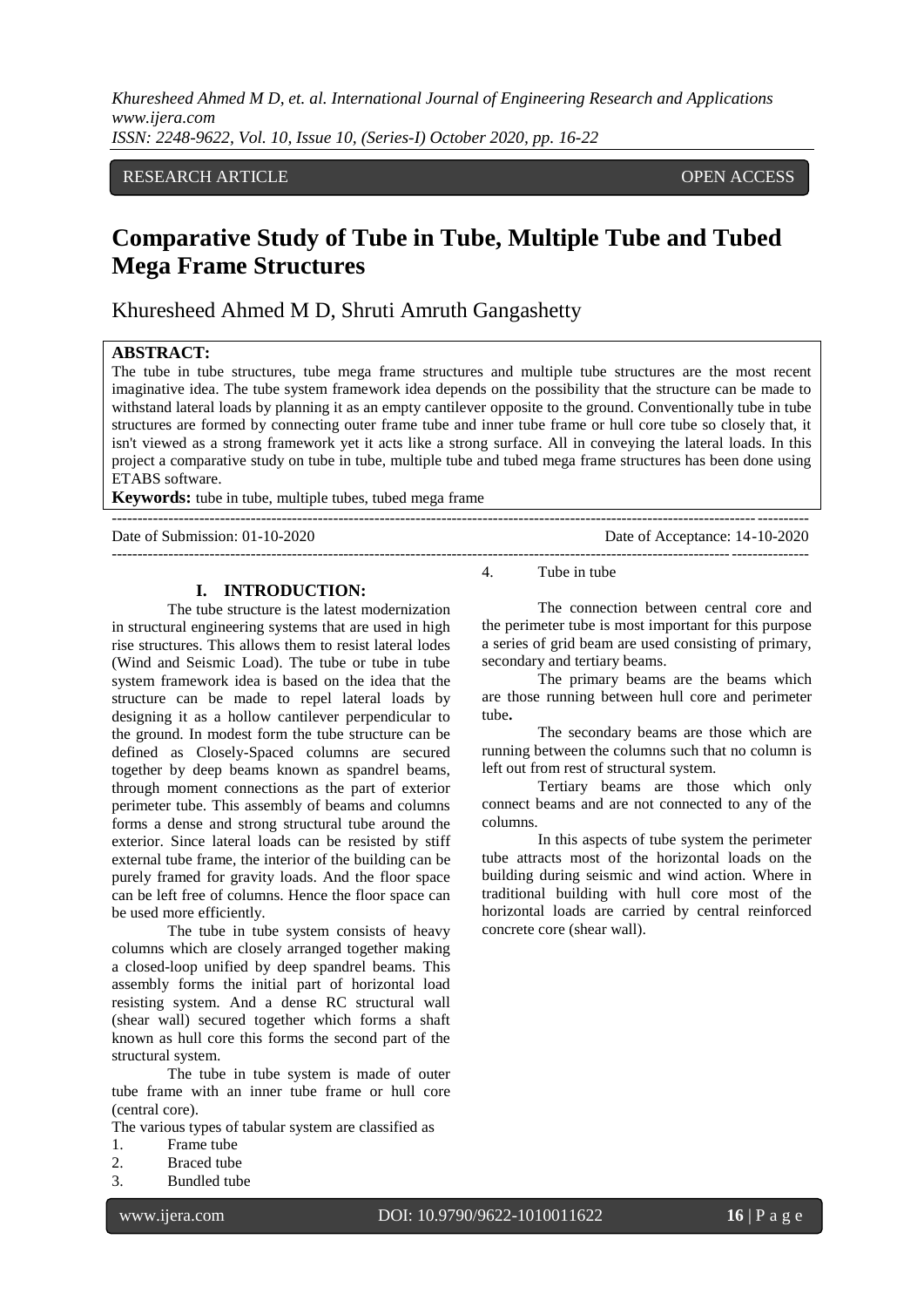*Khuresheed Ahmed M D, et. al. International Journal of Engineering Research and Applications www.ijera.com*

*ISSN: 2248-9622, Vol. 10, Issue 10, (Series-I) October 2020, pp. 16-22*



# **II. FIGURE TABULAR SYSTEM**

#### **Objective**

- A. To evaluate the response of different tubular structure and bare frame subjected to lateral loads (wind  $&$  seismic) as per IS1893 (Part 1):2000  $&$ IS 875(Part 3)-1987 code provision.
- B. To identify & compare the suitable tubular system to resist the lateral load efficiently.
- C. To perform seismic analysis using equivalent static and response spectrum method.
- D. To perform wind analysis using static method.
- E. To draw a comparative difference with different tubular forms.
- F. To compare the results obtained by storey displacement, storey drift and base shear for all different models.
- G. Comparative study between the traditional and tubular system.

#### **III. METHODOLOGY**

- A. Multi storey building having tabular structural system and traditional system having same floor plan multi storey building having same floor plan are modeled.
- B. Seven different models are to be considered, all seven set of models with same plan and bay size with same storey height.
- C. Three types of analysis methods are carried out equivalent static analysis, response spectrum analysis & wind analysis for all the seven models using ETABS.
- D. The results are considered for each analysis are storey displacement, inter storey drift and base shear for each model.
- E. Results obtained are tabulated, discussed and conclusions are drawn. A. Table Description of models

| А.<br>rable Description of moders |                            |  |
|-----------------------------------|----------------------------|--|
| Model                             | <b>Description</b>         |  |
| name                              |                            |  |
| M1                                | Bare frame structure       |  |
|                                   |                            |  |
| M <sub>2</sub>                    | Mega wall frame tubular    |  |
|                                   | structure                  |  |
| M3                                | Mega frame tube            |  |
| $\mathbf{M}4$                     | Tube in tube structure (   |  |
|                                   | both inner and outer frame |  |
|                                   | tubes considered)          |  |
|                                   |                            |  |
| M <sub>5</sub>                    | Tube in tube structure (   |  |
|                                   | both outer frame tube and  |  |
|                                   | inner core, Hull core      |  |
|                                   | considered)                |  |
|                                   |                            |  |
| M6                                | Multiple tube              |  |
|                                   | structure(Both external    |  |
|                                   | and internal frame tube    |  |
|                                   | with inner core tube)      |  |
| M <sub>7</sub>                    | Multiple tube structure    |  |
|                                   | (external frame tube and   |  |
|                                   | internal cores)            |  |
|                                   |                            |  |

**1. Figure plan and 3D view of Model 1 (M1)**

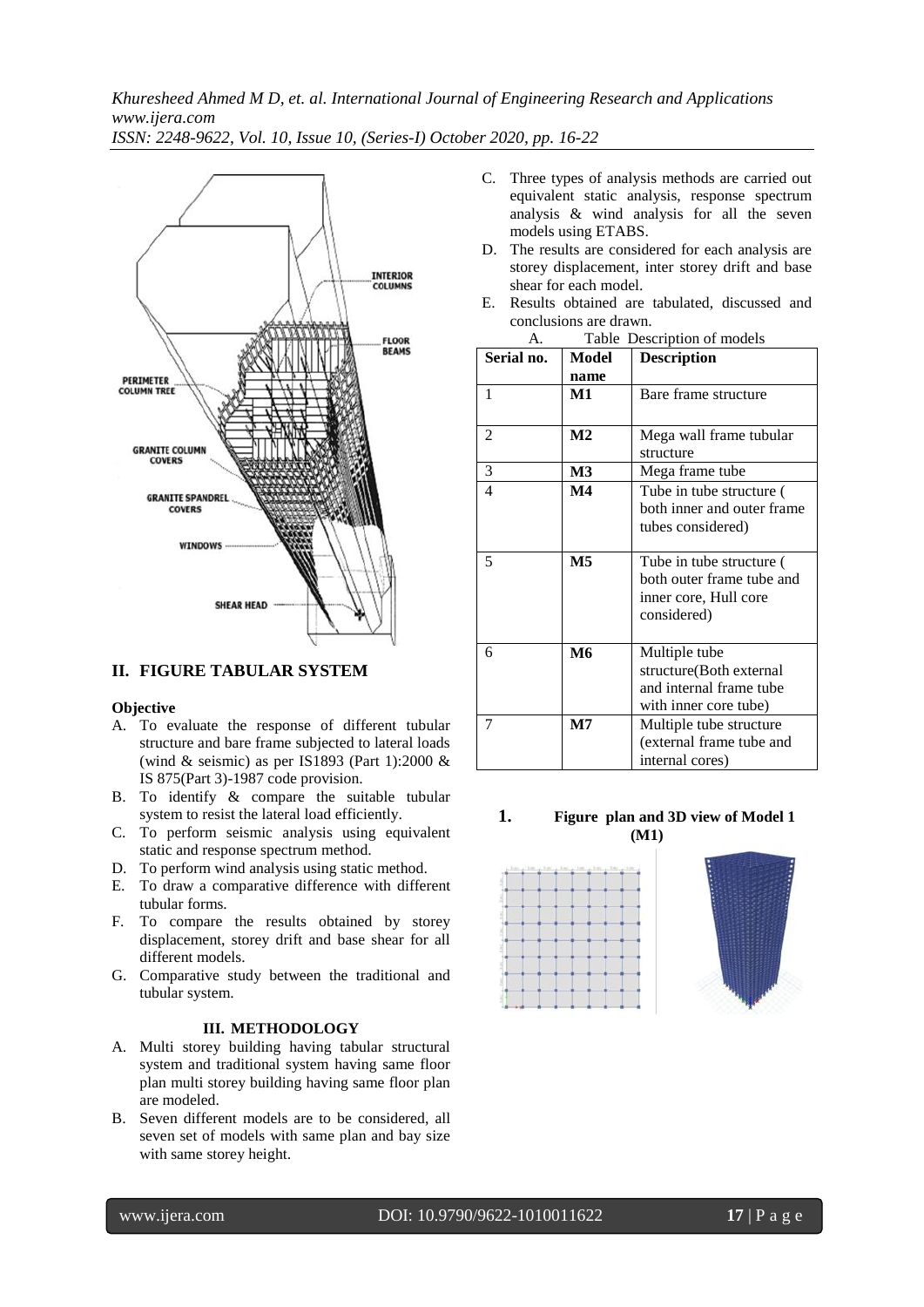

**3. Figure plan and 3D view of Model 3 (M3)**



**4. Figure plan and 3D view of Model 4 (M4)**











**7. Figure Plan and 3D view of Model 7 (M7)**

### **3.1 Input details**

Grade of concrete M30 Grade of reinforcing steel: fe550

#### **Geometric parameters considered**

No of storey:  $40(G + 39)$ 

Plan dimension: 40 **x** 40 m (square plan) Bay size:

- a) For bare frame X=5m , Y=5m
- b) For tube structure  $X=4m$ ,  $Y=4m$

#### **For Tube Structure:**

Column sizes: Perimeter column, 900x900mm Gravity column, 550x550mm

Beam: external column connecting beams, 400x800mm.

Internal column connecting beam, 300x600mm. Shear wall thickness: 450 mm.

Slab thickness: 150mm**.**

# **For Bare Frame**

Column size: 900x900mm. Beam size: 300\*600 mm.

#### **3.2 Loads Considered**

Loads are assigned according to code provision different types of loads like live load, dead load,

www.ijera.com DOI: 10.9790/9622-1010011622 **18** | P a g e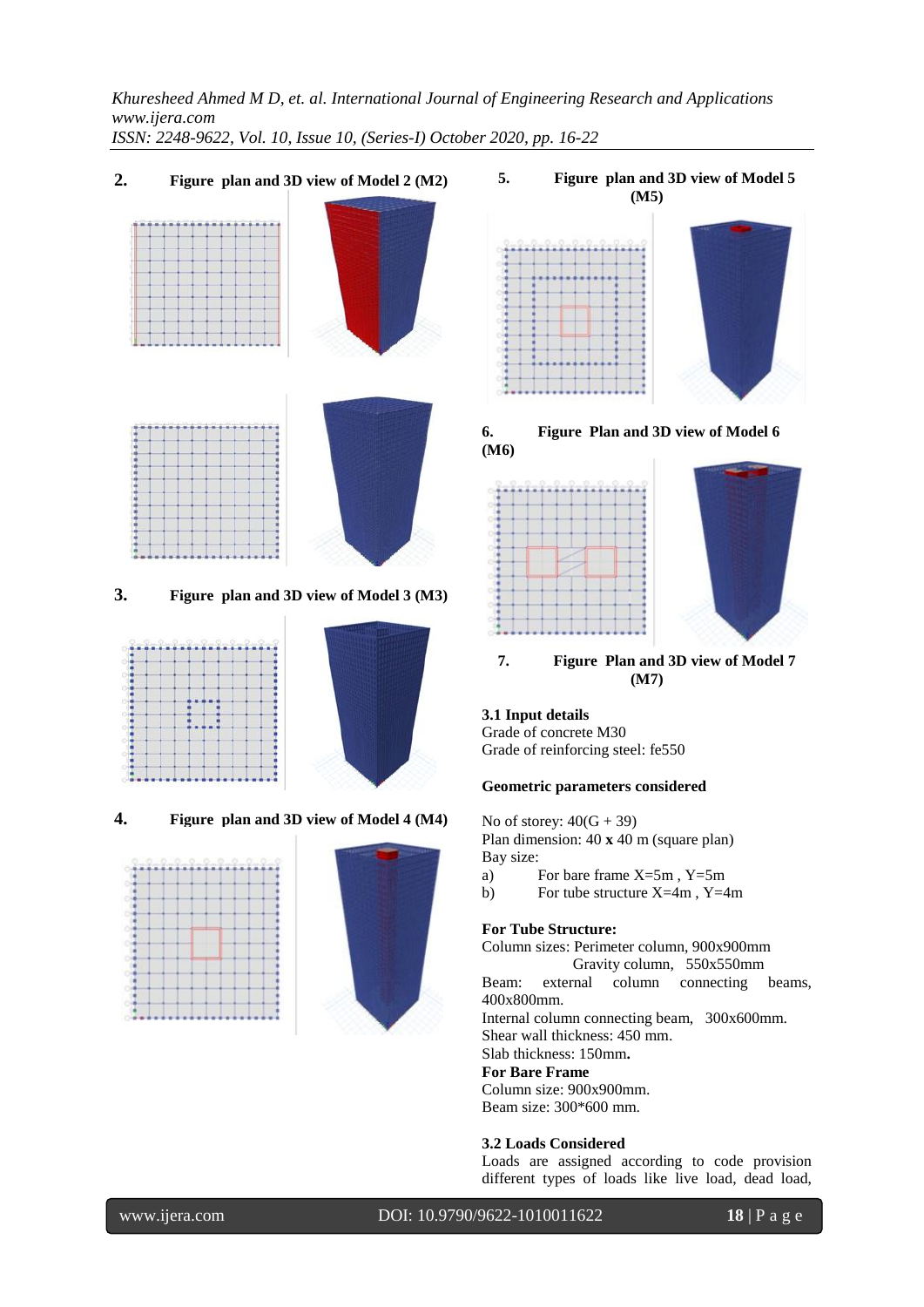wind load and seismic loads.

Live load on each floor: 4KN/m Live load on roof: 1.5KN/m Floor finish on each floor: 1.2KN/m Floor finish on roof: 1.75KN/m

#### **3.2.1 Earthquake loads [IS 1893(part-1):2002]**

B. Table Seismic details as per code IS 1893- 2002

| <b>Details</b>            | Zone III    |
|---------------------------|-------------|
| R (reduction factor) OMRF |             |
| I(importance factor)      |             |
| Z(zone factor)            | 0.16        |
| Sa/g                      | Medium soil |

#### **3.2.2 WIND LOADS [IS: 875(PART-3):1987**

C. Table Wind details as per code IS 875(part 3):1987

| Wind speed, Vb m/s              | 50  |
|---------------------------------|-----|
| Terrain category                | 2   |
| Structure class                 | в   |
| Risk co-efficient factor $(k1)$ |     |
| Topography (k3)                 |     |
| Wind ward co-efficient, Cp      | 0.8 |
| Lee ward co-efficient, Cp       | 0.5 |

#### **3.2.3 Material properties**

D. Table material property details.

| Column              | M30     |
|---------------------|---------|
| Beam                | M30     |
| Slab                | M30     |
| Density of concrete | $N/m^3$ |

# **IV. RESULTS AND DISCUSSION:**

The behavior of each model is examined and the outcomes are classified.

#### **A. storey displacement:**

**a. Storey displacement along X-Direction for Equivalent Static Method (EQX).**



I. Displacement graph for EQX.

#### **Discussion:**

a) From the comparison M1 (bare frame) shows high displacement than that of all other tubular models, as we see from the results displacement is maximum at the top storey.

b) The Maximum displacement of M7 model is 52% less than M1, M6 model is 49% less, M5 is 41% less ,M4 model 25% less , M3 is 16% less and M2 model is 13% less than bare frame model.

#### **b. Storey displacement along X-Direction for Response Spectrum Method (RSX).**



Discussion:

a) The Maximum displacement of M7 model is 30% less than M1, M6 model is 28.7% less, M5 is 22% less ,M4 model 14% less , M3 is 8% less and M2 model is 4% less than bare frame model.

b) The minimum displacement is observed in M7 (multiple tube structure).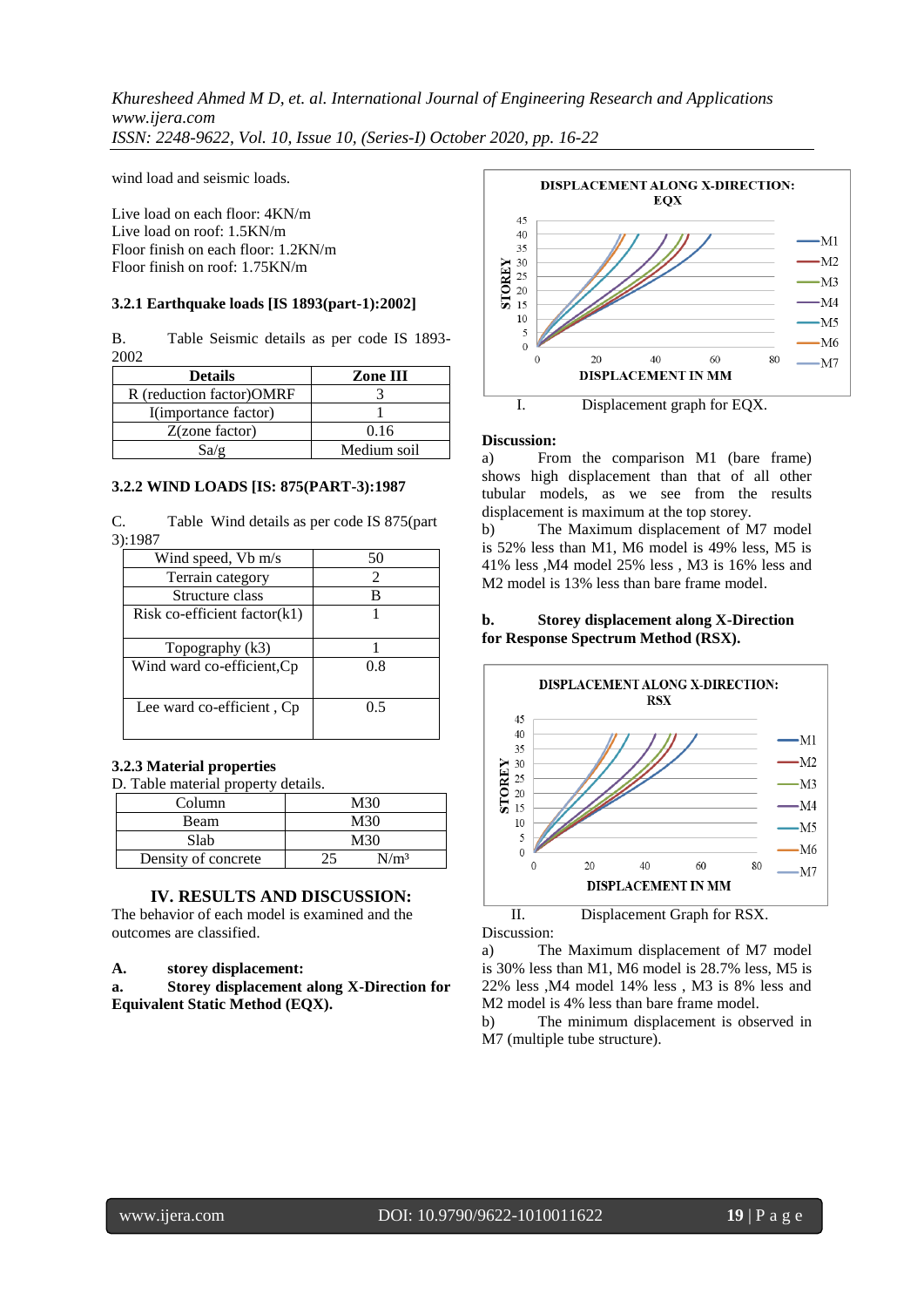#### **c. Storey displacement along X-direction for Wind load (WX).**



#### Discussion:

a) Comparing with the earthquake force results wind force has less effect on displacements for each model.

b) By comparing the mega framed tube(M3), tube in tube  $(M5)$  and multiple tube model $(M7)$ displacements, multiple tube model has got 56% less displacement and tube in tube has got 44% less compared to mega frame tube model.

### **B. Inter storey drift: a. Inter storey drift along X-Direction For Equivalent static method (EQX).**



#### Discussion:

a) The inter storey drift is maximum in M1 model at storey15 and minimum in M7 model at storey 14.

b) Inter storey drift in M7 model at  $14<sup>th</sup>$  storey 55 % less than M1 model (bare frame), M6 model is 48% less, M5 is 40% less, M4 model is 24% less ,M3 is 15% less and M2 model is 10% less than M1 model.





#### **Discussion:**

a) The inter storey drift maximum in M2 model at storey 5 and minimum in M7 model at storey 12.

b) Inter storey drift in M7 model is 37% less than the M2 model, M6 is 36% less ,M5 model is 29% less, M4 is 6% less, M3 is 6.4% less, M1 model is 2% less than M2 model.

c) Comparing the mega frame tube (M3) , tube in tube( M5) and multiple tube(M7) models M7 has less storey drift it has 32% less , M5 is 23% less than (M3) mega frame tube model.

#### VI. **Inter storey drift along X-Direction for Wind load (WX).**





#### **Discussion:**

a) Compared to seismic action, wind has little more effect on inter storey drift with all the models.

b) The inter storey drift is maximum in bare frame model (M1) at storey 4 and minimum in multiple tube model (M6) at storey10.

c) The inter storey drift in M7 is 65% less, M6 is 67% less, M5 is 57% less, M4 is 30% less, M3 is 15% less, M2 is 5% less than (M1) bare frame model.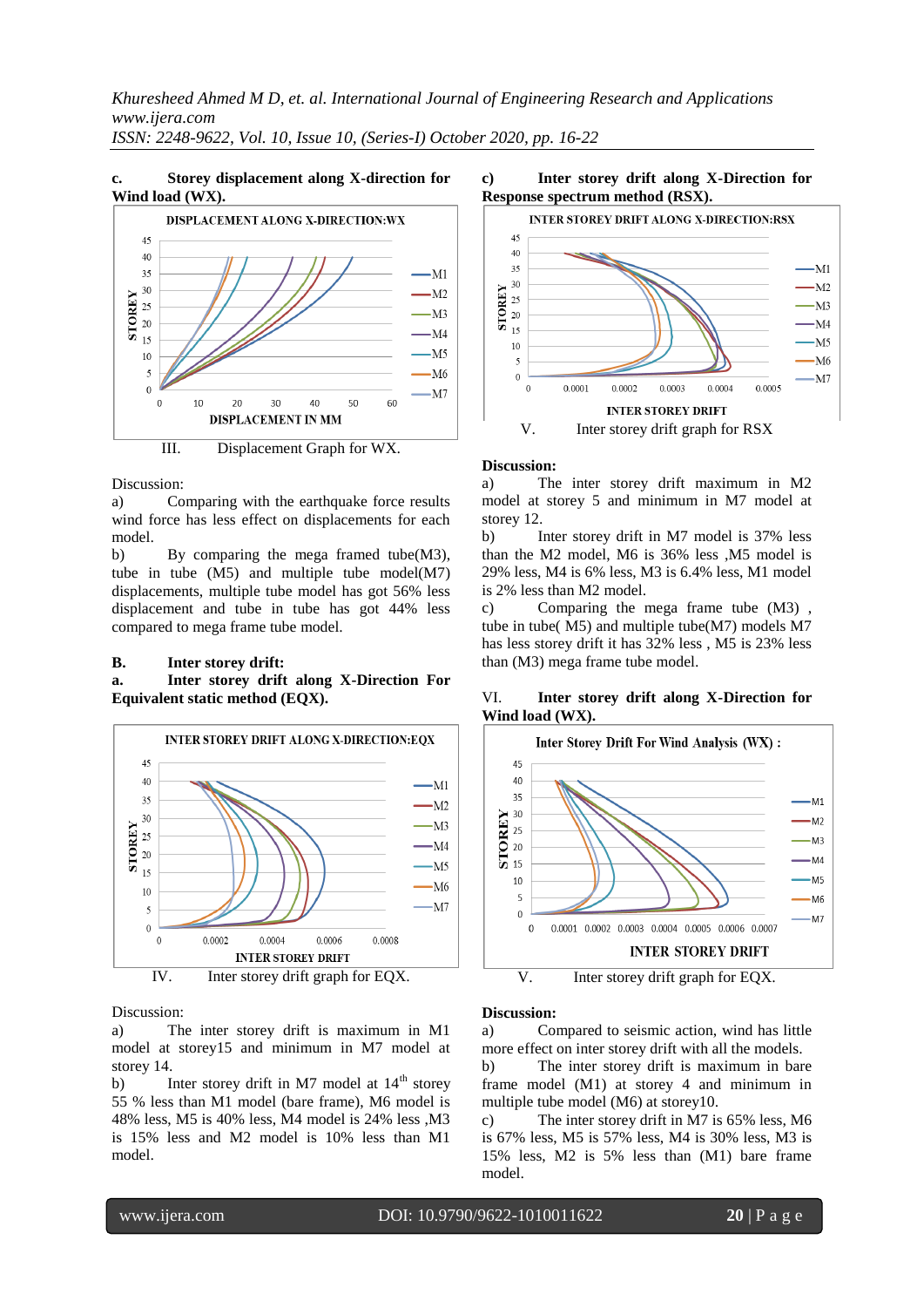

# **C. Base Shear: a. Base Shear for Equivalent Static Method**

#### **Discussion:**

a) The Base shear is maximum in M7 due to its higher stiffness and minimum in M1 model.

b) The base shear has gradually increased with increment in stiffness of the model.

**b. Base Shear for Response Spectrum Method (RSX).**



#### **Discussion:**

a) The Base shear is maximum in M7 due to its higher stiffness and minimum in M1 model.

b) M1 model is 48% less than M7, M2 is 44% less, M3 is 42% less, M4 is 41% less, M5 is 12% less, and M6 is 2.5% less than M7 model.

# **V. CONCLUSION:**

The below conclusion can be drawn from the present investigation.

Over all building displacement, storey drift can be viably decreased by increasing the stiffness or stiffness properties of flange frame members, like depth of column, width and depth of beam.

The displacement has decreased as the structural stiffness or structural elements are increased with different models.

Inter storey drift is maximum in case of bare frame compare to other models.

Comparing with the earthquake force results wind force has less effect on displacements for each model.

The base shear has gradually increased with increase in stiffness of the model. And it is observed that the Base shear values for linear static method and response spectrum method the results of  $1<sup>st</sup>$  four models i.e. M1,M2,M3,M4 are less in case of response spectrum method and for M5, M6, AND M7 model its more than equivalent static method this variation is due to sensitivity analysis.

The beams with a higher depth have greater rotational inertia and greater stiffness which helps in better bonding of middle and corner columns together.

In general, the influence of tube action is most enhanced when increasing the stiffness or the depth of column, related to both the rectilinear stiffness and strength of RC high-rise framed-tube systems.

By comparing all the models results, In conclusion the multiple tube concepts can be effectively utilized and is efficient for all the parameters considered.

#### **ACKNOWLEDGEMENT**

Firstly I would like explicate that this work would have been inaccessible without the grace of almighty Allah, who has blessed me knowledge from his mighty ocean.

I express my foremost gratitude to our principal Dr. S.S HEBBAL and Head of department Dr. SURESH G. Civil engineering, P.D.A collage of engineering, kalaburgi, Karnataka, INDIA. For their constant Support and valuable Guidance. I express my special thanks to my guide and mentor prof. SHRUTHI AMRUTH GANGASHETTY. For her guidance, and constant supervision, in successful completion of this project.

I am very thankful to my beloved PARENTS, it is their blessing that gave me strength and confidence to perceive my ideas and I devote these efforts to my darling parents.

# **REFERENCES**

[1]. Abdul Kadir Marsono and Lee Siong Wee, "Nonlinear Finite Element Analysis of Reinforced Concrete Tube in Tube of Tall Buildings", Proceedings of the 6th Asia Pacific Structural Engineering and Construction Conference (APSEC 2006), September 2006, Kuala Lumpur, Malaysia.